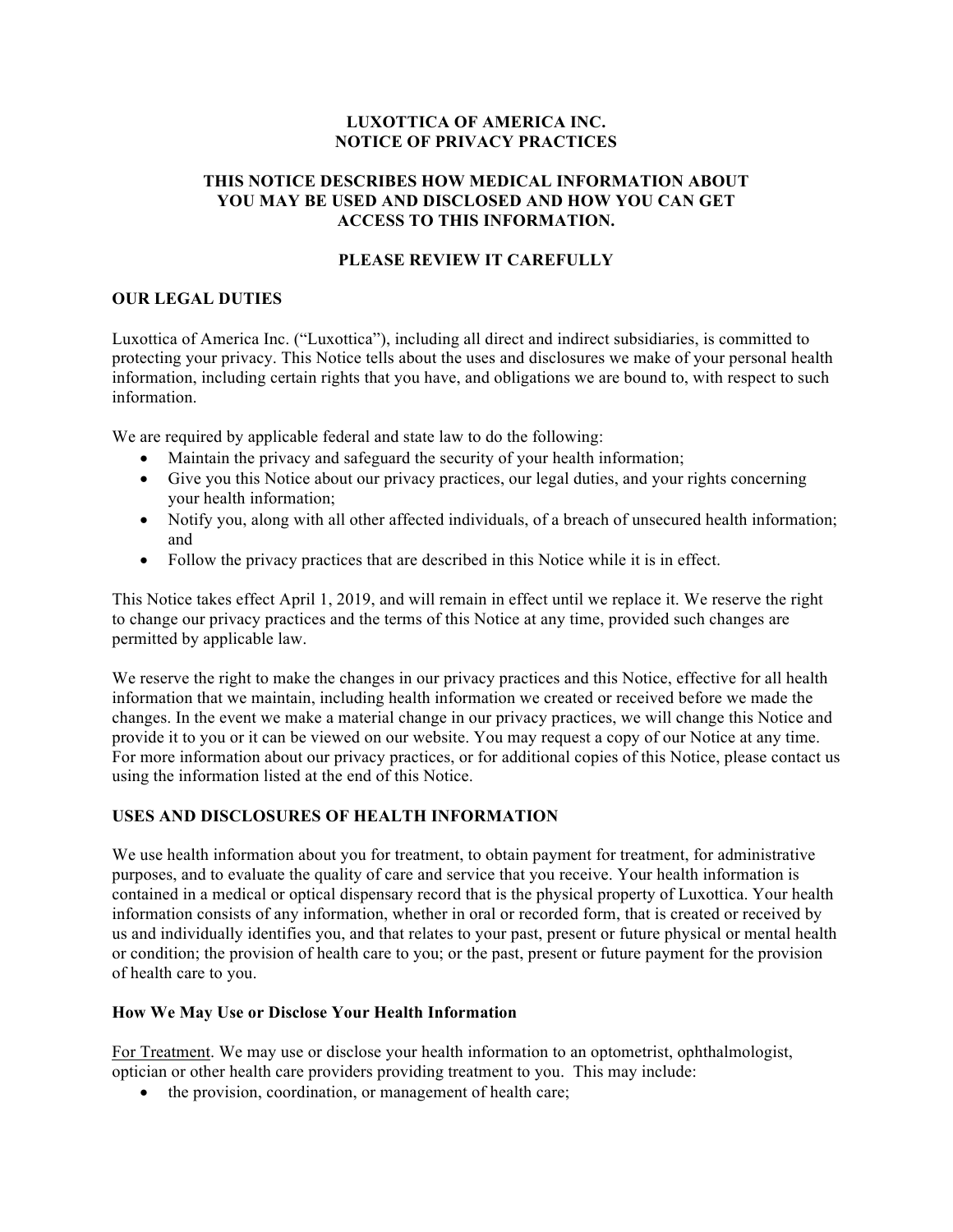- consultation between health care providers relating to your care;
- referring you to another health care provider; or
- appointment reminders and recall information.

For Payment. We may use and disclose your health information to facilitate payments of benefits for treatment and services provided to you. This may include:

- billing and collection activities and related data processing;
- submitting claims to your health or vision coverage;
- disclosure to consumer reporting agencies of information relating to collection of payments.

For Health Care Operations. We may use and disclose health information about you for our health care operational purposes. For example, your health information may be used or disclosed to:

- conduct quality assessments and improvement activities;
- conduct training programs or credentialing activities;
- conduct or arrange for medical review, legal services, audit services, fraud and abuse detection and compliance programs;
- determine how to continually improve the quality and effectiveness of the products, service and care we provide, including customer satisfaction surveys and data analyses;
- properly manage our business;
- business plan and development, including acquisitions, mergers and consolidations; and
- communicate with you concerning (a) a health-related product or service that is provided by us, (b) your treatment, or (c) case management, care coordination, or to recommend alternative treatments, therapies, providers or settings for care to the extent such activities are not within your current treatment.

To You, Your Family and Friends. We must disclose your health information to you, as described in the Your Health Information Rights section of this Notice. We may disclose your health information to a family member, friend or other person to the extent necessary to help with your health care or with payment for your health care, but only if you agree that we may do so or, if you are not able to agree, if it is necessary in our professional judgment.

Location and Notification. We may use or disclose your health information to notify, or assist in the notification of (including identifying or locating) a family member, your personal representative or another person responsible for your care, of your location or your general condition. We will make this type of disclosure only if you agree that we may do so or, if you are not able to agree, if it is necessary in our professional judgment.

Required by Law. We may use and disclose information about you as required by applicable law. In addition, we may disclose information for the following purposes:

- for judicial and administrative proceedings pursuant to court order or specific legal authority;
- pursuant to a shared/joint custody and child care or support arrangement authorized by law or court order;
- to report information related to victims of abuse, neglect or domestic violence;
- to assist law enforcement officials in their law enforcement duties; or
- to assist public health, safety or law enforcement officials avert a serious threat to the health or safety of you or any other person.

Personal Representatives; Decedents. We may disclose your health information to your personal representatives authorized under applicable law, such as a guardian, power of attorney for health care, or court-appointed administrator. Your health information may also be disclosed to executors, legally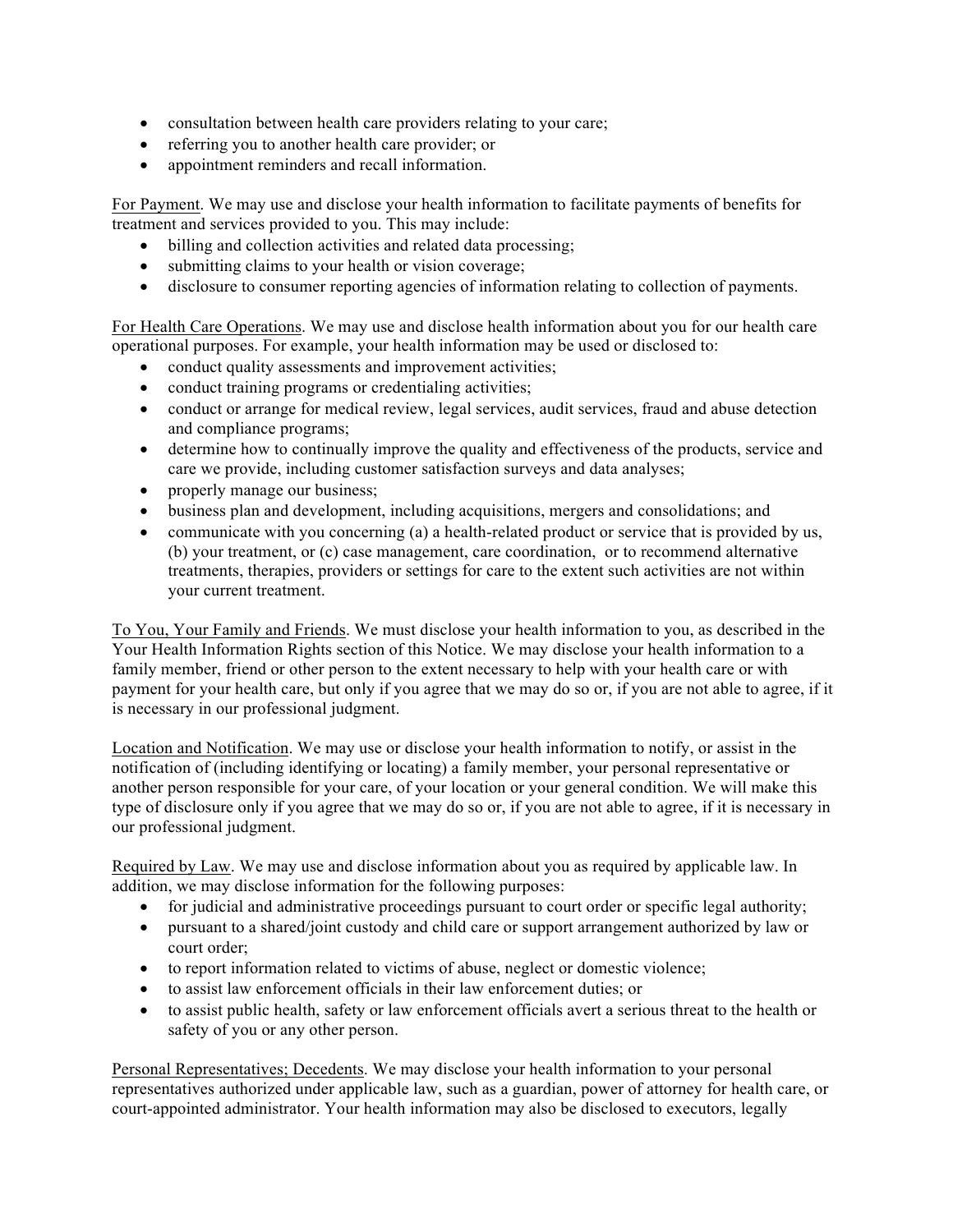authorized family members, funeral directors or coroners to enable them to carry out their lawful duties upon your death.

Organ/Tissue Donation. Your health information may be used or disclosed for cadaveric organ, eye or tissue donation purposes, provided we follow applicable laws.

Government Functions. Specialized government functions such as protection of public officials or reporting to various branches of the armed services that may require use or disclosure of your health information.

Worker Compensation. Your health information may be used or disclosed in order to comply with laws and regulations related to Worker Compensation.

Marketing Products or Services. "Marketing" means to make a communication to you that encourages you to purchase or use a product or service. We will not use or disclose your health information for marketing communications without your prior written authorization, except in the narrow circumstances permitted by HIPAA. We may also provide you with information regarding products or services that we offer related to your health care needs, provided that we are not paid or otherwise receive compensation for such communications.

We are also permitted to communicate with you regarding, treatment, case management or care coordination (including recommending alternative treatments, providers or settings for care). However, if we will receive compensation (directly or indirectly) in return for making any such communications, we must first obtain your written authorization, unless the communication describes only a drug or biologic that is currently prescribed for you and any compensation we receive relates solely to the cost of making the communication. This requirement does not apply to any payment or compensation for providing treatment to you.

Sale of Your Health Information. We will never sell your health information without your prior authorization, except in the narrow circumstances permitted by HIPAA. Under HIPAA, we, or our business associate, may receive compensation (directly or indirectly) related to an exchange of your health information for the following purposes: (a) public health activities; (b) research purposes (if the price charged reflects the cost of preparation and transmittal of the information); (c) payment or compensation for your treatment; (d) health care operations related to the sale, merger or consolidation of all or part of our business; (e) performance of services by a business associate on our behalf; (f) providing you with a copy of your health information; or (g) other reasons determined necessary or appropriate by applicable laws or regulations.

Your Authorization. You may give us written authorization to use your health information or to disclose it to anyone for any purpose. We will not condition your current or future treatment on the basis of providing an authorization. If you give us an authorization, you may revoke it in writing at any time. Your revocation will not affect any use or disclosures permitted by your authorization while it was in effect. Unless you give us a written authorization, we cannot use or disclose your health information for any reason except those described in this Notice.

To a Business Associate. A Business Associate is a person or entity that helps Luxottica provide its services to you. We will only disclose your health information to Business Associates who have agreed in writing to protect that information as required by HIPAA.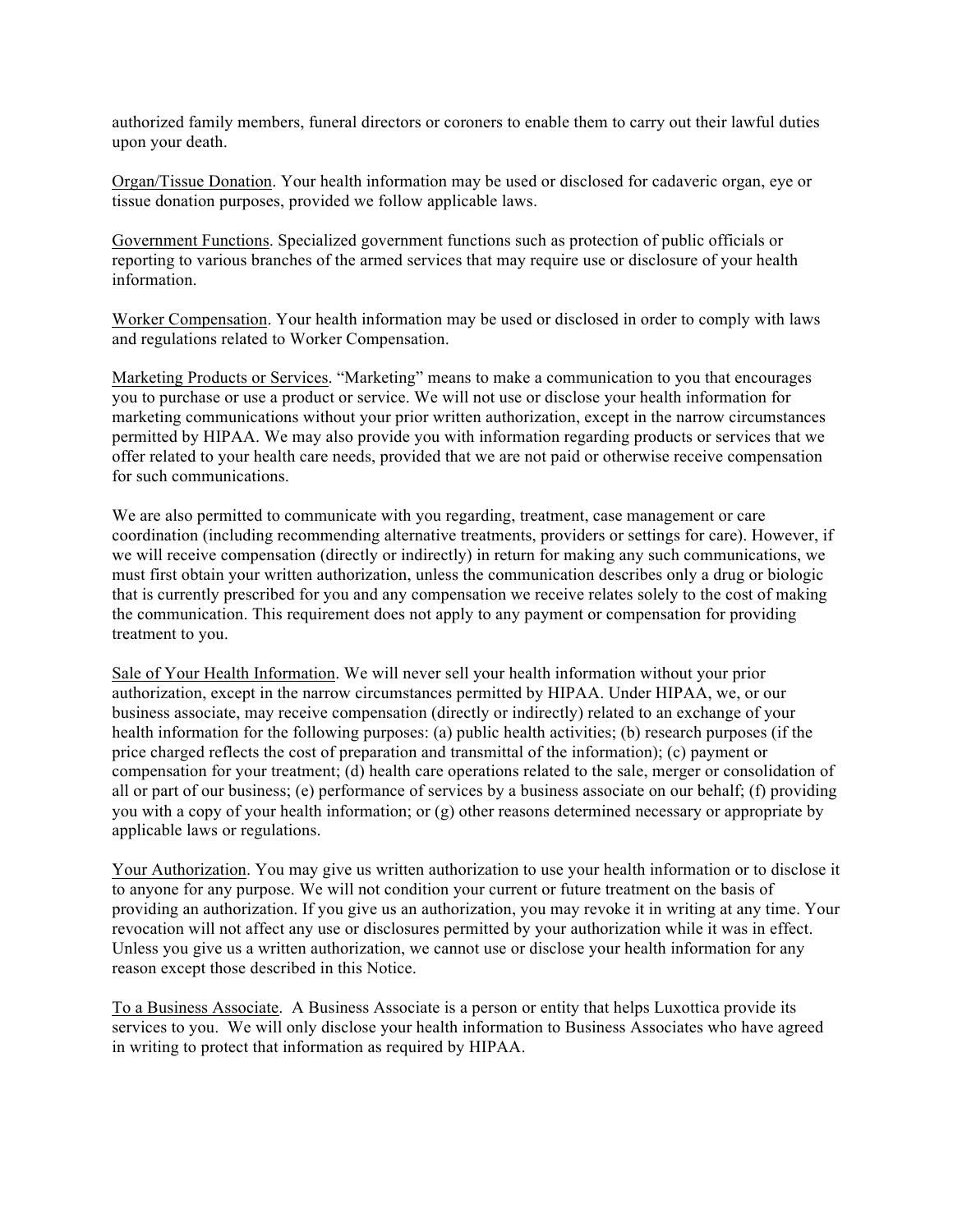Organized Health Care Arrangement ("OHCA"). If we are a member of an OHCA, we may disclose your Protected Health Information to another member of the OHCA for the health care operations of the OHCA.

# **YOUR HEALTH INFORMATION RIGHTS**

**Access**: You have the right to review or get copies of your health information, with limited exceptions. You may request that we provide copies in a format other than photocopies. We will use the format you request unless we cannot practicably do so. You may be asked to make a request in writing to obtain access to your health information. You may obtain a form to request access by using the contact information listed at the end of this Notice. We may charge you a reasonable cost based fee for expenses such as copies and staff time. You may also request access by sending us a letter to the address at the end of this Notice setting forth the specific information to which you desire access. If you request an alternative format, provided that it is practicable for us to produce the information in such format, we may charge a cost-based fee for preparing and transmitting your health information in that format. If you prefer, we will prepare a summary or an explanation of your health information for a cost-based fee. If we use or maintain an electronic health record ("EHR") with respect to your care, you have the right to request a copy of your information in electronic format, and to direct us to transmit a copy of your information to a third party designated by you; and our fee may not exceed our labor costs in responding to such request. Please contact us using the information listed at the end of this Notice for a full explanation of our fee structure.

**Disclosure Accounting**: You have the right to receive a list of instances in which we or our business associates disclosed your health information for purposes other than treatment, payment, health care operations, where you have provided an authorization and certain other activities, for the last 6 years (or a shorter period if our relationship with you has existed for less than 6 years).

If you request this accounting more than once in a 12 month period, we may charge you a reasonable, cost based fee for responding to these additional requests.

With respect to disclosures made by our business associates, we may choose to provide you with a list of business associates acting on our behalf, along with their contact information, who must provide you with the accounting upon a request made directly by you to such entities

**Restriction**: You have the right to request that we place additional restrictions on our use or disclosure of your health information. Except as noted below, we are not required to agree to these additional restrictions, but if we do, we will abide by our agreement (except in an emergency). Upon your request, and except as otherwise required by law, we will not disclose your health information to a health plan for purposes of payment or health care operations when the information relates solely to a service/product for which you paid out-of-pocket in full.

**Alternative Communication**: You have the right to request in writing that we communicate with you about your health information by alternative means or to alternative locations. Your request must specify the alternative means or location, and provide satisfactory explanation how payments will be handled under the alternative means or location you request.

**Amendment**: You have the right to request that we amend your health information. Your request must be in writing, and it must explain why the information should be amended. We may deny your request under certain circumstances. You may obtain a form to request an amendment to your health information by using the contact information listed at the end of this Notice.